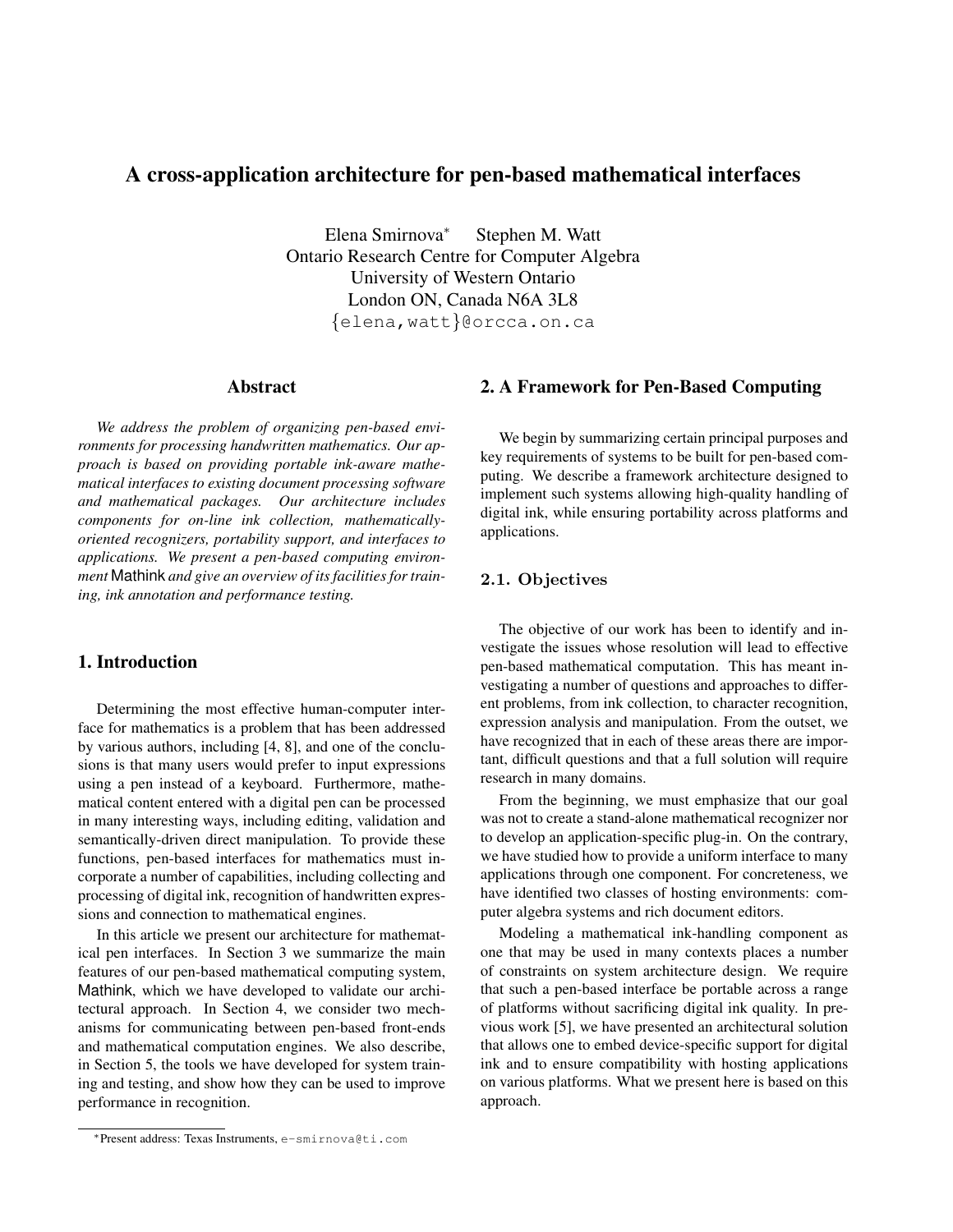

**Figure 1. Top-level framework organization**

### 2.2. Architecture Organization

The key point of our design is to separate the components responsible for the analysis of handwritten mathematics from the modules that provide connection to hosting applications and underlying platforms (Figure 1). In this way, core recognition components can remain invariant, while interfaces and adapters can be replaced for each combination of platform and hosting application. This allows re-use of the main capabilities of the pen-based framework in different environments without changing their internal organization.

Beyond being resource intensive, development and maintenance of recognition modules requires expertise in mathematical handwriting analysis. On the other hand, implementation of the "glue" components to plug recognition units into hosting environments does not demand any specific knowledge in mathematical recognition. Therefore, docking mechanisms can be developed independently by experts in the separate areas.

In our experiments with target platforms and applications, we have arrived at two core modules for character recognition and structural analysis. Our choice of implementation languages for these components had to satisfy two principal criteria: platform portability and support of the functionality required by the modules. For the character recognition unit, we chose  $C_{++}$  because of the high performance of it compilers for computation-intensive tasks. Structural analysis, however, involves less computation. It requires rich functionality for expression manipulation and sufficient XML support; therefore, for the second module we chose to use the Java language.

Another important component of the framework is an interface to mathematical engines. As well as recognizing ink input and translating it to a valid mathematical expression, we expect our pen-based component to allow further computation and manipulation with the formulae recognized. To provide this functionality we need to enable a mathematical back-end in our framework. Instead of building yet another symbolic computation system we have decided to make use of already existing powerful and well-developed symbolic computing packages. To satisfy the portability criteria, among the available computer algebra systems we consider only those which are supported on multiple platforms. We discuss connection mechanisms to mathematical software systems in Section 4.

# 3. Evaluating on Approach with Mathink

We have conducted experiments with our architecture on the Windows XP platform, using .NET Tablet PC SDK [6] for collecting and pre-processing high-resolution digital ink. In this section we introduce Mathink, an ink-aware mathematical component implementing an architectural approach we have described above. Mathink is designed both as mathematical pen-based plug-in and as an experimental environment to train and test mathematical recognizers.

#### 3.1. Mathink system overview

Mathink provides a user interface allowing digital ink to be collected from a pen, mouse or other device. The system supports a range of ink sources, including both pressuresensitive and touch-activated digitizers. We have successfully tested the system with Tablet PCs, SmartBoard,  $\mathbf{e}^3$ <sub>works</sub> Stylo USB tablet and Wacom digitizers.

The flow of control through the Mathink system is organized as follows: Ink glyphs are entered in the writing area is transferred to the system after an adjustable time delay. The writer thus is provided with immediate feedback from the recognizer for every character entered. Along with the best match, the recognizer offers other high ranked candidates. These are shown in a fixed location that allows rapid selection of alternatives, whose total number can be preset by the user.

Recognition results accepted by the user are displayed on top of or instead of the original ink. Having these two options allows users to switch between the ink input and typeset recognition results. When in typeset mode, the recognized content is drawn within the bounding box of original ink strokes. The best fit is calculated by the Mathink rendering module. This involves adjusting the size of the characters on a given baseline, while taking into account positioning of large grouping operators, fractions and radicals.

Layout of the expression is re-analyzed with each new character entered. Once the user has finished writing a formula the system finalizes and refines its structure. It is then parsed to a standard mathematical format, such as Presentation MathML. Once the mathematical content is constructed from a handwritten input the user can choose to send it to a symbolic computation back-end to perform further computation such as evaluation, simplification, solving, etc.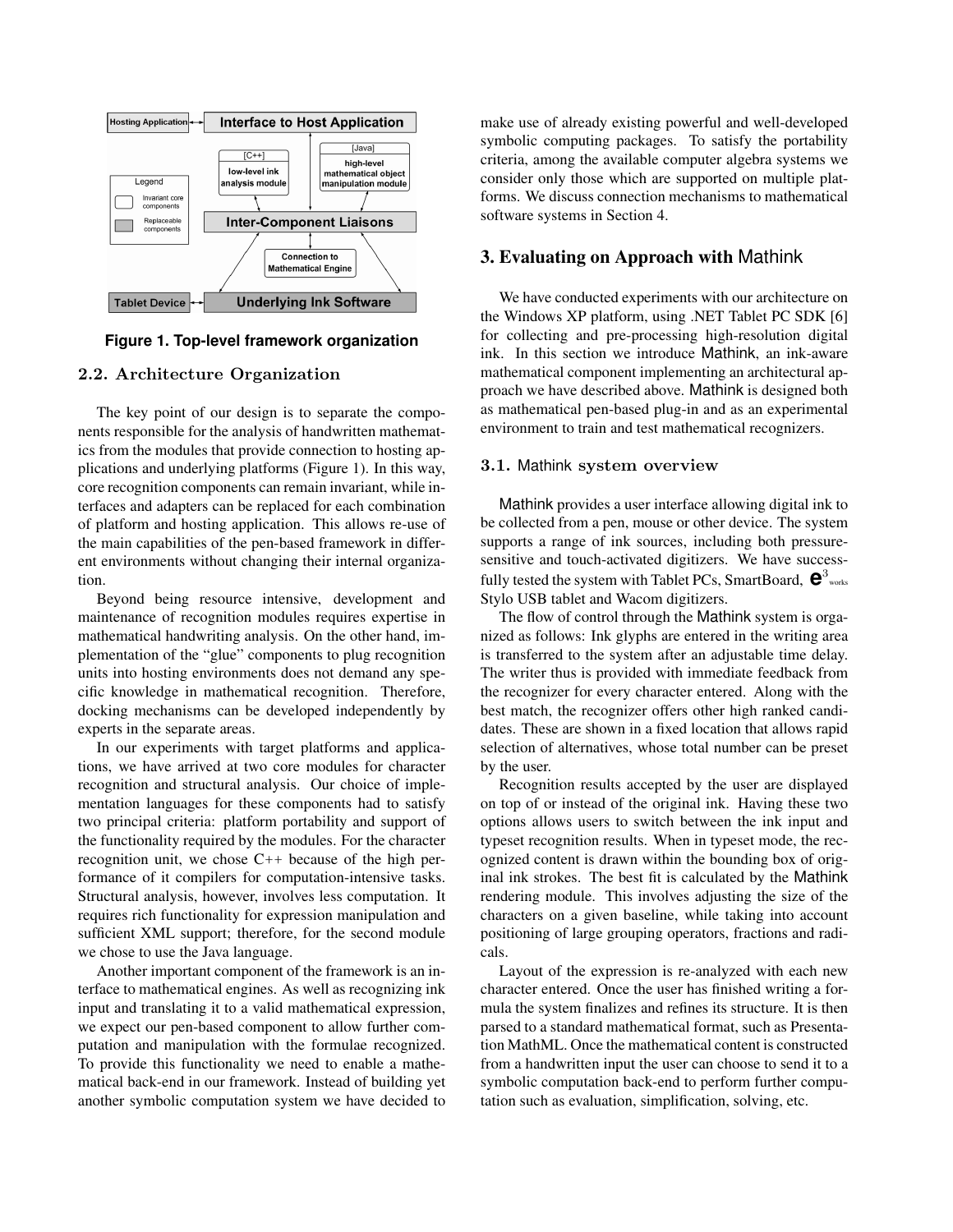

**Figure 2. Mathematical ink document with multiple recognition options**

In addition to the main feature of mathematical expressions analysis, the Mathink system offers a drawing mode. In this mode ink input is recognized as basic geometrical shapes instead of mathematical characters. In addition, Mathink also allows to enter "free ink" that is not sent to the recognizer. Switching between the modes is permitted at any time, so a combination of recognized formulae, geometrical drawing, quick notes and arbitrary sketches can be placed in the same document, as shown in Figure 2.

As opposed to the approach taken in the InftyEditor [3], we do not discard collected ink after it has been recognized. The original strokes along with their annotations can be saved in Microsoft Ink Serialized Format (ISF) or using portable system-independent standard InkML [1]. Stored ink can be re-opened later in Mathink editor as a PenMath document or played back using built-in InkPlayer tool. This possibility allows evaluating of different combinations of recognizers and settings on the same hand-written example. In particular, we use this ability to test and optimize the performance of the system, as discussed in Section 5.

#### 3.2. Exporting Mathink as plug-in control.

As we stated at the beginning, our main goal is to enable pen-based mathematical interfaces to computer algebra systems, rich document editors and other applications. To do this we explored methods for the integration of ink system with various software packages. Among the possible approaches, we studied methods of exporting the Mathink interface as a standard plug-in control compatible with target applications.

While the functionality exposed by a plug-in control should remain as invariant as possible across applications, the type and internal organization of a plug-in component in most cases is determined by the hosting system. We chose Microsoft Office as a suitable platform to evaluate our approach with document processors. As the second independent approach, we experimented with MAPLE 10 to demonstrate a pen-based mathematical interface in computer algebra packages. These choices led us to two forms of plug-ins: as an ActiveX control to be used with Microsoft applications and as JavaBeans to connect the Mathink interface in MAPLE.

Because the Mathink system involves a fair amount of managed .NET code, it cannot be directly compiled into ActiveX control, nor exported to Java. Therefore, first, we had to expose the Mathink . NET component via COM Interop as a COM object.

Further, to enable ink interface in an ActiveX control, we had to create an intermediate Win32 component to host the .NET ink collector. Once compiled to an ActiveX control, the Mathink plug-in can be integrated to Microsoft Office applications, accessible either from standard toolbars or through the "Insert|Object.." menus.

Providing the Mathink interface as a JavaBean required connection between .NET and Java platforms. Existing commercial and open source packages providing a link between .NET and Java are known to lag behind one or both of the platforms as they evolve. Our approach uses no third party software. The connection mechanisms we have developed are based on standard protocols that are well defined and properly maintained for both platforms. While remaining simple, this solution suits our purposes.

Having Mathink control exported via COM Interop, the "unmanaged" nature of COM component allows it exposure to Java via the Java Native Interface (JNI). We use the Abstract Window Toolkit Native Interface to permit rendering to Java canvas from native code. Finally, we wrapped a JNI adapter within a Java package and exported its main classes as JavaBeans. Once the Mathink control is enabled on a Java platform, it can be incorporated into MAPLE worksheets. This not only allows the Mathink component to serve as a pen interface to the MAPLE computer algebra system, but also provides a direct connection to the MAPLE kernel, as we will discuss in the next section.

### 4. Connection to Math Software Packages

After digital ink has been collected and processed, and the mathematical expression is recognized and parsed to an internal format, the pen-based application moves to the next stage, where the user can manipulate the resulting expression. This manipulation will, in general, imply nontrivial mathematical transformation. This requires providing a connection to a mathematical engine from the handwriting recognition environment. In this section we present two approaches that allow our Mathink component to communicate with the MAPLE symbolic computation package. A similar approach would allow connection with other computer algebra systems (CAS).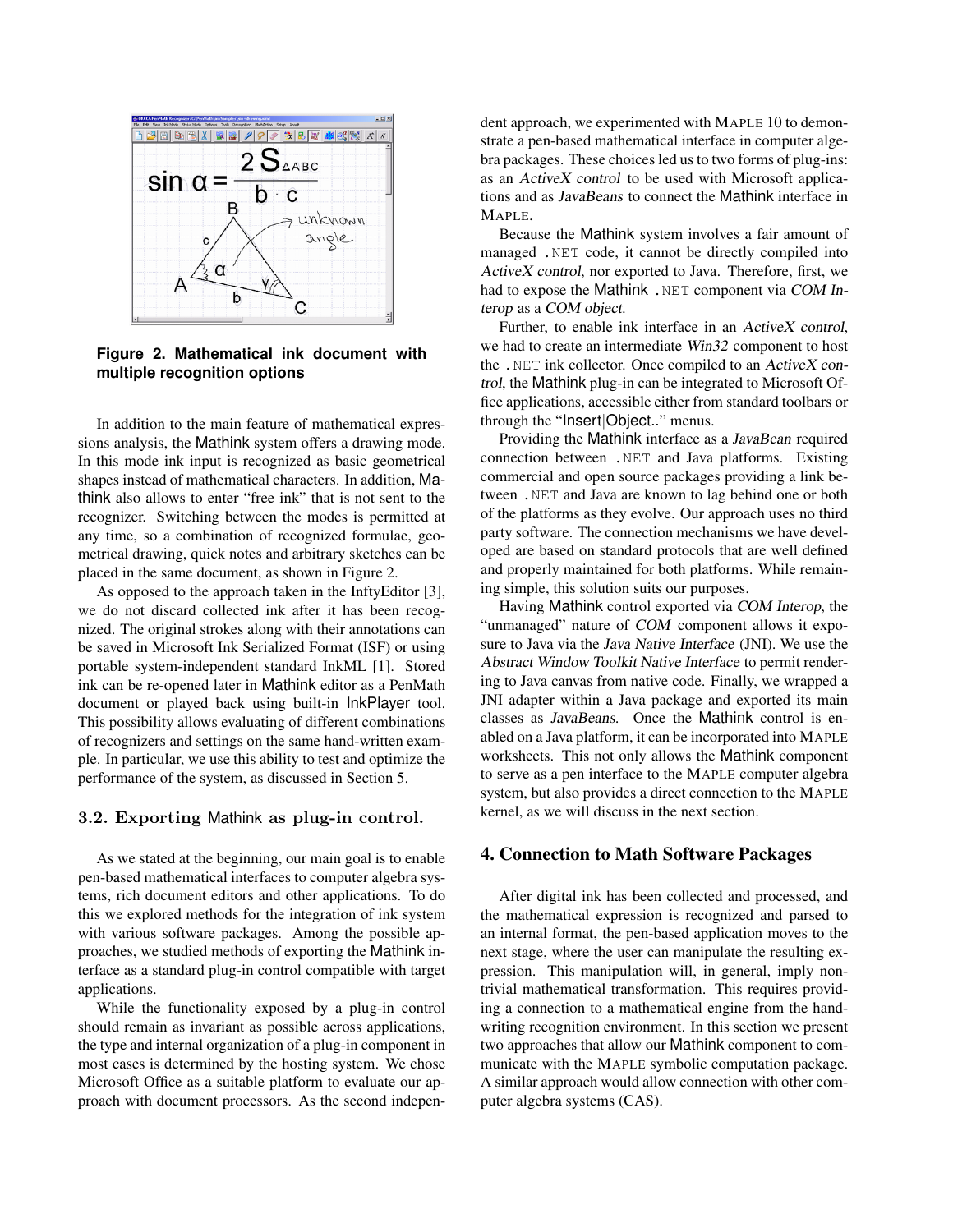#### 4.1. Using the OpenMaple Interface

To send a request for computation to MAPLE from another application, we need to access the MAPLE kernel from outside of the CAS shell. Each request must be expressed as a valid Maple command with all of its arguments encoded in a Maple-compatible format. For this, we use supplementary tools offered by the MAPLE package: Starting with version 9.0, the OpenMaple interface allows access to the computer algebra system functionality via API calls from C++, Java or Fortran. Furthermore, a built-in parser for both Content and Presentation MathML allows importing mathematical data encoded in these formats into MAPLE.

Thus, once the handwritten expression is translated to MathML, it can be used in computation via OpenMaple API calls. To enable support this option in the Mathink environment we have developed a special CAS-communication module. It starts the MAPLE kernel as a background process, wraps the user's request in a MAPLE instruction and passes it along with MathML arguments using the Open-Maple protocol to the MAPLE kernel. The results of the computation are exported as Presentation MathML, sent back to the Mathink system and displayed.

This approach is similar to that used in the Math-Brush [2] system, although Mathink has an independent implementation. Currently the Mathink interface allows transmission of recognition results for numeric evaluation, symbolic calculation, simplification and factorization. Nothing new would be required to support a variety of other operations. Mathink does not yet support equation solving, partial differentiation or other operations that require additional semantic analysis to detect variable instances in the the input. By identifying variable names, the user could be offered a choice of operations such as "solve for ..." or "differentiate with respect to ...."

### 4.2. Mathink Control as an Internal Maple Component

While using the OpenMaple API is relatively easy to implement and natural to use, it has certain restrictions. These are limitations in accessing MAPLE kernel from an outside application and ambiguities arising in conversion of mathematical notations to semantic content. Moreover, as a practical matter, the built-in MAPLE parser for Presentation MathML has a number of limitations.

To overcome these difficulties, we introduced an alternative architectural solution that allows the pen-based component to be run inside the MAPLE environment. As discussed in Section 3.2, it is possible to export the Mathink component as a Java object, which can then be integrated with MAPLE GUI code. From there, the Mathink component has direct access to the MAPLE kernel. This allows the



**Figure 3.** Mathink **accessing Maple kernel as an internal Maple component**

Mathink control to enjoy a larger range of computer algebra system functionality, as it can form more complex and detailed requests by using native MAPLE instructions. Furthermore, hosted inside MAPLE, Mathink can operate with mathematical objects at an internal level of the symbolic engine. This includes direct translation of recognized input to MAPLE structures, as shown in Figure 3.

### 5. Annotation and Performance Testing Tools

In addition to offering mathematical pen-based interface, the Mathink system provides testing environments to conduct experiments and adjust recognition performance. These include tools for collection of large sets of handwritten samples, facilities for ink annotation and automated performance testing. We have 300 tests that we use to verify or measure the Mathink system whenever it is changed. Automated testing of recognition performance requires a source of valid results to compare with the recognizer output. To do this we annotate collected ink with ground truth.

#### 5.1. Ink Annotation Tool

To assign the ground true to each ink character in a test file, we annotate ink in a semi-automated process supervised by a human user. As discussed in [7], Mathink system uses a hybrid method of character recognition that involves use of local context. To eliminate possible errors in determining context during test runs, we also store the original context information for every ink glyph along with its character value.

The simplest way to provide ink annotation is to run the system recognizer on the whole expression, and then correct mis-recognized characters. Manual correction is done by selecting an incorrectly recognized character and entering its true value from the keyboard or using the Unicode